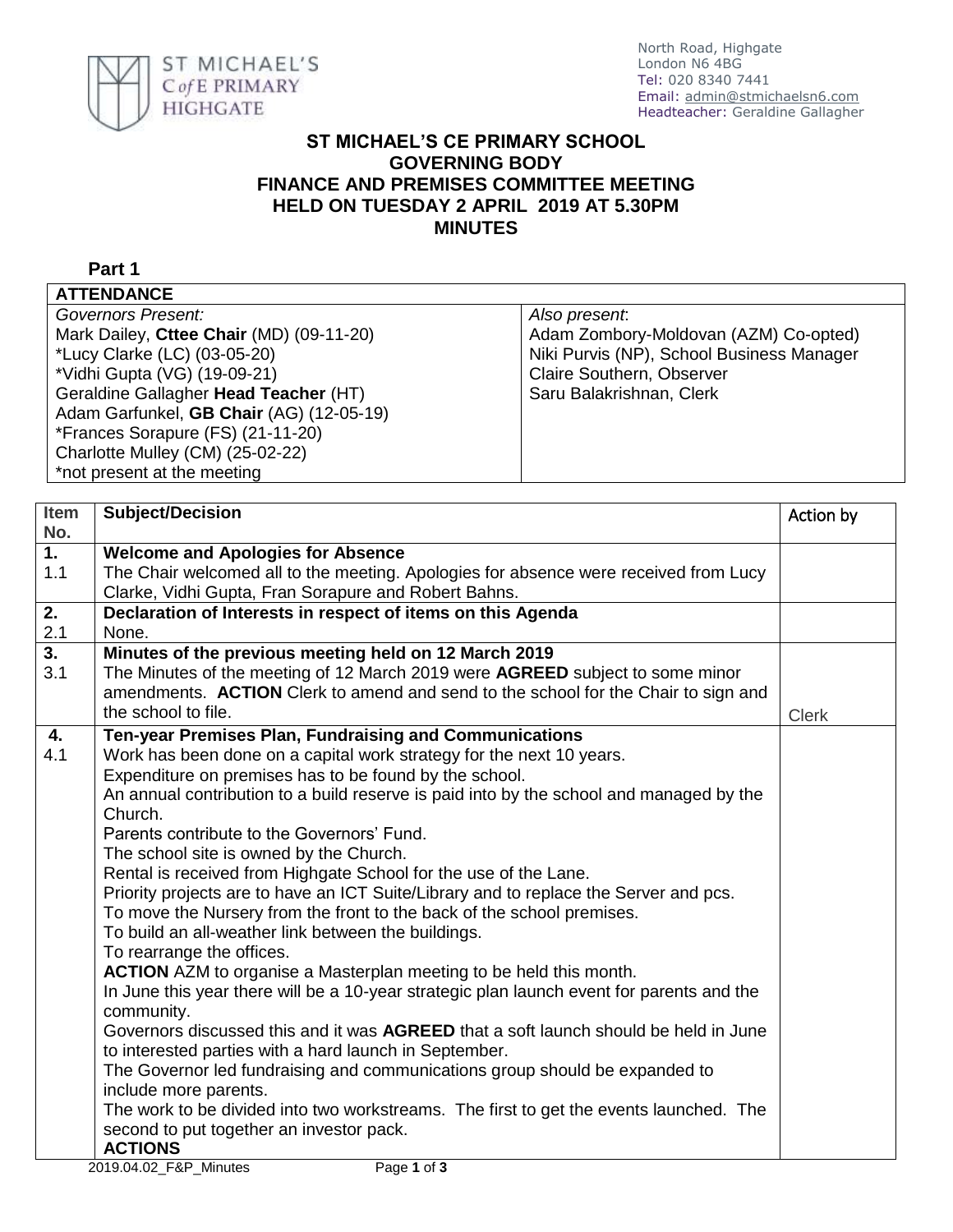| Email: admin@stmichaelsn6.com<br><b>HIGHGATE</b><br>Headteacher: Geraldine Gallagher<br>MD to lead on getting the four applications in for various grants that have been identified<br>and to work with GG and NP on this.<br><b>MD</b><br>CM to assist with communications and work with MD and GG.<br>CM MD GG<br>CM to join the Fundraising and Communications group.<br><b>CM</b><br>AZM and GG to meet on 23 April 2019 to discuss the masterplan.<br>AZM GG<br>The date for the soft launch was AGREED as 25 June 2019 at 6.30pm.<br>AZM left the meeting at 6.35pm.<br>3-year Budget<br>Paper with the three-year budget forecast was circulated at the meeting.<br>There have been slight adjustments to the 2019/20budget as projected income from<br>breakfast club will increase as there will be income from the Nursery with effect from<br>September.<br>When staff leave, they are replaced with NQTs.<br>The school will be losing some TAs from September. The school will look at options for<br>replacement.<br>There will be one additional HLTA.<br>Troy Bunbury, Site Manager, will be leaving in September 2021 to retire.<br>It was noted that a good job has been done on the budget with a very healthy bottom<br>line.<br>6.<br><b>Benchmarking</b><br>GG has done an exercise to compare SMCE with similar schools. The school is in the<br>middle on spend on pupils and teachers and lower down on spend on teaching staff and<br>supply staff.<br><b>Premises Update</b><br>A Football Camp will be using the premises over the Easter holidays.<br>A car park barrier will be installed.<br>Other minor maintenance works will be completed<br>There will be a H&S Audit on 20 May.<br>There will be a meeting on 2 May 2019 with two Estate Managers from Highgate School<br>about the agreement in respect of the Lane drainage and the gate.<br>There is a higher demand for Nursery than places available. If the school could offer 60<br>places at Nursery that would feed into the school. It won't be possible to do this now but<br>there is an opportunity to do this when the Nursery is moved. Highgate School will be<br>closing their Nursery from September 2020 which is likely to lead to a greater demand<br>for places.<br><b>Any Other Business</b><br>None.<br>Date of next meeting<br>Tuesday 11 June 2019 at 5.30pm |                           | C of E PRIMARY | Tel: 020 8340 7441 |  |
|----------------------------------------------------------------------------------------------------------------------------------------------------------------------------------------------------------------------------------------------------------------------------------------------------------------------------------------------------------------------------------------------------------------------------------------------------------------------------------------------------------------------------------------------------------------------------------------------------------------------------------------------------------------------------------------------------------------------------------------------------------------------------------------------------------------------------------------------------------------------------------------------------------------------------------------------------------------------------------------------------------------------------------------------------------------------------------------------------------------------------------------------------------------------------------------------------------------------------------------------------------------------------------------------------------------------------------------------------------------------------------------------------------------------------------------------------------------------------------------------------------------------------------------------------------------------------------------------------------------------------------------------------------------------------------------------------------------------------------------------------------------------------------------------------------------------------------------------------------------------------------------------------------------------------------------------------------------------------------------------------------------------------------------------------------------------------------------------------------------------------------------------------------------------------------------------------------------------------------------------------------------------------------------------------------------------------------------------------------------------------|---------------------------|----------------|--------------------|--|
|                                                                                                                                                                                                                                                                                                                                                                                                                                                                                                                                                                                                                                                                                                                                                                                                                                                                                                                                                                                                                                                                                                                                                                                                                                                                                                                                                                                                                                                                                                                                                                                                                                                                                                                                                                                                                                                                                                                                                                                                                                                                                                                                                                                                                                                                                                                                                                            |                           |                |                    |  |
|                                                                                                                                                                                                                                                                                                                                                                                                                                                                                                                                                                                                                                                                                                                                                                                                                                                                                                                                                                                                                                                                                                                                                                                                                                                                                                                                                                                                                                                                                                                                                                                                                                                                                                                                                                                                                                                                                                                                                                                                                                                                                                                                                                                                                                                                                                                                                                            |                           |                |                    |  |
|                                                                                                                                                                                                                                                                                                                                                                                                                                                                                                                                                                                                                                                                                                                                                                                                                                                                                                                                                                                                                                                                                                                                                                                                                                                                                                                                                                                                                                                                                                                                                                                                                                                                                                                                                                                                                                                                                                                                                                                                                                                                                                                                                                                                                                                                                                                                                                            | 5.<br>5.1                 |                |                    |  |
|                                                                                                                                                                                                                                                                                                                                                                                                                                                                                                                                                                                                                                                                                                                                                                                                                                                                                                                                                                                                                                                                                                                                                                                                                                                                                                                                                                                                                                                                                                                                                                                                                                                                                                                                                                                                                                                                                                                                                                                                                                                                                                                                                                                                                                                                                                                                                                            |                           |                |                    |  |
|                                                                                                                                                                                                                                                                                                                                                                                                                                                                                                                                                                                                                                                                                                                                                                                                                                                                                                                                                                                                                                                                                                                                                                                                                                                                                                                                                                                                                                                                                                                                                                                                                                                                                                                                                                                                                                                                                                                                                                                                                                                                                                                                                                                                                                                                                                                                                                            |                           |                |                    |  |
|                                                                                                                                                                                                                                                                                                                                                                                                                                                                                                                                                                                                                                                                                                                                                                                                                                                                                                                                                                                                                                                                                                                                                                                                                                                                                                                                                                                                                                                                                                                                                                                                                                                                                                                                                                                                                                                                                                                                                                                                                                                                                                                                                                                                                                                                                                                                                                            | 6.1                       |                |                    |  |
|                                                                                                                                                                                                                                                                                                                                                                                                                                                                                                                                                                                                                                                                                                                                                                                                                                                                                                                                                                                                                                                                                                                                                                                                                                                                                                                                                                                                                                                                                                                                                                                                                                                                                                                                                                                                                                                                                                                                                                                                                                                                                                                                                                                                                                                                                                                                                                            | $\overline{7}$ .          |                |                    |  |
|                                                                                                                                                                                                                                                                                                                                                                                                                                                                                                                                                                                                                                                                                                                                                                                                                                                                                                                                                                                                                                                                                                                                                                                                                                                                                                                                                                                                                                                                                                                                                                                                                                                                                                                                                                                                                                                                                                                                                                                                                                                                                                                                                                                                                                                                                                                                                                            | 7.1                       |                |                    |  |
|                                                                                                                                                                                                                                                                                                                                                                                                                                                                                                                                                                                                                                                                                                                                                                                                                                                                                                                                                                                                                                                                                                                                                                                                                                                                                                                                                                                                                                                                                                                                                                                                                                                                                                                                                                                                                                                                                                                                                                                                                                                                                                                                                                                                                                                                                                                                                                            | $\overline{\mathbf{8}}$ . |                |                    |  |
|                                                                                                                                                                                                                                                                                                                                                                                                                                                                                                                                                                                                                                                                                                                                                                                                                                                                                                                                                                                                                                                                                                                                                                                                                                                                                                                                                                                                                                                                                                                                                                                                                                                                                                                                                                                                                                                                                                                                                                                                                                                                                                                                                                                                                                                                                                                                                                            | 8.1                       |                |                    |  |
|                                                                                                                                                                                                                                                                                                                                                                                                                                                                                                                                                                                                                                                                                                                                                                                                                                                                                                                                                                                                                                                                                                                                                                                                                                                                                                                                                                                                                                                                                                                                                                                                                                                                                                                                                                                                                                                                                                                                                                                                                                                                                                                                                                                                                                                                                                                                                                            | $\overline{15}$           |                |                    |  |
|                                                                                                                                                                                                                                                                                                                                                                                                                                                                                                                                                                                                                                                                                                                                                                                                                                                                                                                                                                                                                                                                                                                                                                                                                                                                                                                                                                                                                                                                                                                                                                                                                                                                                                                                                                                                                                                                                                                                                                                                                                                                                                                                                                                                                                                                                                                                                                            | 15.1                      |                |                    |  |

North Road, Highgate London N6 4BG

There being no further Part 1 business and no Confidential Part 2 business the meeting ended at 7.20pm

**Signed Chair……………………………………………………..Date…………………………………………….**

NIA ST MICHAEL'S